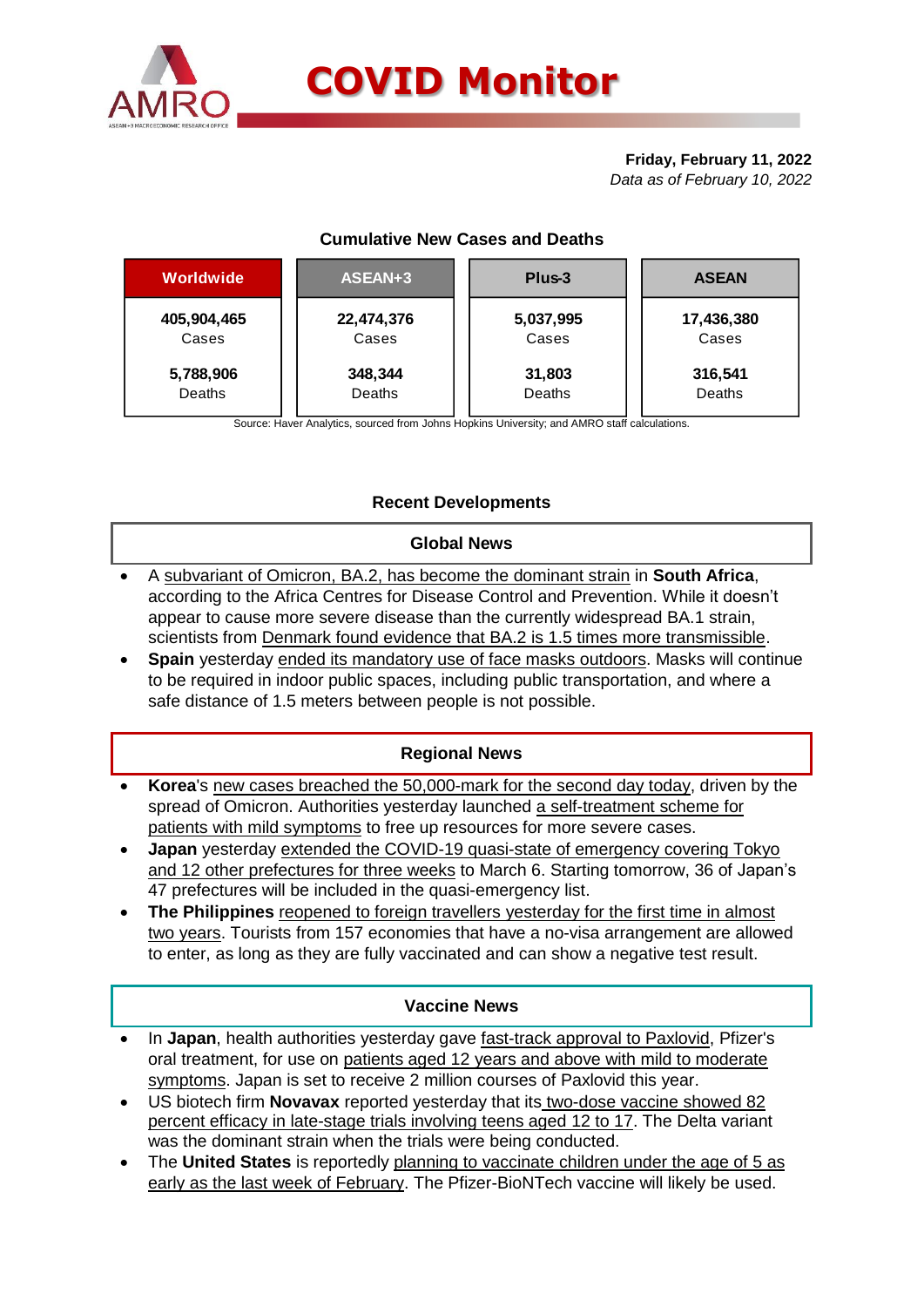|                          |          | <b>Total Cases Cases per 1M</b> | <b>New</b>               | New Cases <sup>1</sup>   | <b>New Cases</b>         | <b>ANew</b>              | Δ% New                   | <b>Total</b>  | <b>New</b>          | <b>Fatality</b> |
|--------------------------|----------|---------------------------------|--------------------------|--------------------------|--------------------------|--------------------------|--------------------------|---------------|---------------------|-----------------|
| <b>Economy</b>           | (000)    | <b>Population</b>               | $\text{Case} \text{s}^1$ | since $2020^2$           | per 1M Pop. <sup>1</sup> | $\text{Case} \text{s}^1$ | $\text{Case} \text{s}^1$ | <b>Deaths</b> | Deaths <sup>1</sup> | <b>Rate (%)</b> |
| Global                   | 405,904  |                                 | 2,481,123                |                          |                          | $-629,143$               | 0.6                      | 5,788,906     | 10,778              | 1.4             |
| ASEAN+3                  | 22,474   |                                 | 222,281                  |                          |                          | 56.084                   | 1.0                      | 348,344       | 410                 | 1.5             |
| Plus-3                   | 5,038    |                                 | 137,698                  |                          |                          | 33,683                   | 3.1                      | 31,803        | 152                 | 0.6             |
| <b>ASEAN</b>             | 17,436   |                                 | 84,582                   |                          |                          | 22,401                   | 0.5                      | 316,541       | 258                 | 1.8             |
|                          |          |                                 |                          |                          |                          |                          |                          |               |                     |                 |
| China                    | 107      | 76                              | 71                       |                          | $\Omega$                 | 14                       | 0.1                      | 4.636         | 0                   | 4.3             |
| Hong Kong, China         | 16       | 2,106                           | 295                      |                          | 39                       | 215                      | 2.0                      | 216           | $\mathbf 0$         | 1.3             |
| Japan                    | 3,676    | 29,230                          | 93,814                   |                          | 746                      | 10.089                   | 2.9                      | 19,939        | 126                 | 0.5             |
| Korea                    | 1,239    | 23,807                          | 43,519                   |                          | 836                      | 23,365                   | 4.1                      | 7,012         | 25                  | 0.6             |
|                          |          |                                 |                          |                          |                          |                          |                          |               |                     |                 |
| Indonesia                | 4,580    | 16,972                          | 23,659                   |                          | 88                       | 8,628                    | 0.5                      | 144,719       | 44                  | 3.2             |
| Malaysia                 | 2,975    | 89,564                          | 12,520                   |                          | 377                      | 7,181                    | 0.4                      | 32,075        | 11                  | 1.1             |
| Philippines              | 3,628    | 32,966                          | 6,016                    |                          | 55                       | $-7,129$                 | 0.2                      | 54,783        | 88                  | 1.5             |
| Singapore                | 440      | 77,103                          | 10,452                   |                          | 1,833                    | 5,681                    | 2.6                      | 882           | 3                   | 0.2             |
| Thailand                 | 2,561    | 37,655                          | 12,212                   |                          | 180                      | 3,618                    | 0.5                      | 22,387        | 20                  | 0.9             |
|                          |          |                                 |                          |                          |                          |                          |                          |               |                     |                 |
| <b>Brunei Darussalam</b> | 19.47    | 43,177                          | 397                      | نم                       | 881                      | 328                      | 2.2                      | 98            | $\Omega$            | 0.5             |
| Cambodia                 | 122.47   | 7,315                           | 141                      | <b>AN</b>                | 8                        | 93                       | 0.1                      | 3,015         | 0                   | 2.5             |
| Lao PDR                  | 138.01   | 18,994                          | 387                      |                          | 53                       | $-66$                    | 0.3                      | 584           | 4                   | 0.4             |
| Myanmar                  | 541.90   | 10,152                          | 714                      |                          | 13                       | 395                      | 0.1                      | 19,310        | 0                   | 3.6             |
| Vietnam                  | 2,430.68 | 25,213                          | 18,084                   |                          | 188                      | 3,672                    | 0.8                      | 38,688        | 89                  | 1.6             |
|                          |          |                                 |                          |                          |                          |                          |                          |               |                     |                 |
| Australia                | 2,854    | 109.880                         | 25,312                   |                          | 974                      | $-6.067$                 | 0.9                      | 4,479         | 58                  | 0.2             |
| Brazil                   | 27,136   | 128,376                         | 146,808                  | $\overline{\phantom{m}}$ | 695                      | $-41,492$                | 0.6                      | 636,338       | 862                 | 2.3             |
| France                   | 20,834   | 320,556                         | 169,274                  | $\sim$ 100 $\sim$        | 2,604                    | $-109,651$               | 0.8                      | 131,421       | 7,172               | 0.6             |
| Germany                  | 12,068   | 145,443                         | 192,110                  |                          | 2,315                    | 14,104                   | 1.7                      | 119,685       | 168                 | 1.0             |
| India                    | 42,478   | 31,016                          | 75,050                   | $\overline{\phantom{a}}$ | 55                       | $-114,951$               | 0.2                      | 506.520       | 924                 | 1.2             |
| <b>United Kingdom</b>    | 18,288   | 271,916                         | 97,127                   |                          | 1,444                    | $-97,496$                | 0.5                      | 159,713       | 283                 | 0.9             |
| <b>United States</b>     | 76,901   | 232,292                         | 207,898                  |                          | 628                      | $-151,855$               | 1.2                      | 911,003       | 2,585               | 1.2             |

#### **ASEAN+3 and Selected Economies: COVID-19 Cases and Deaths**

Source: Haver Analytics, sourced from Johns Hopkins University; and AMRO staff calculations.

1/ Values show the 7-day average. 2/ Since January 31, 2020.

## **ASEAN+3 and Selected Economies: Cumulative Vaccines Administered**



## **ASEAN+3 and Selected Economies: Vaccination Progress**



Source: Haver Analytics, sourced from Our World in Data; and AMRO staff calculations.

Note: Single vaccination doses only. This does not measure the number of people vaccinated, as two doses are required with most available vaccines. Data is reported at irregular intervals; numbers show latest available.

Sources: Our World in Data via Haver Analytics; and AMRO staff calculations. Note: Percent of fully vaccinated population shows the number of people who received all doses prescribed by the vaccination protocol (e.g. one dose of a single-dose vaccine, or two doses of a two-dose vaccine).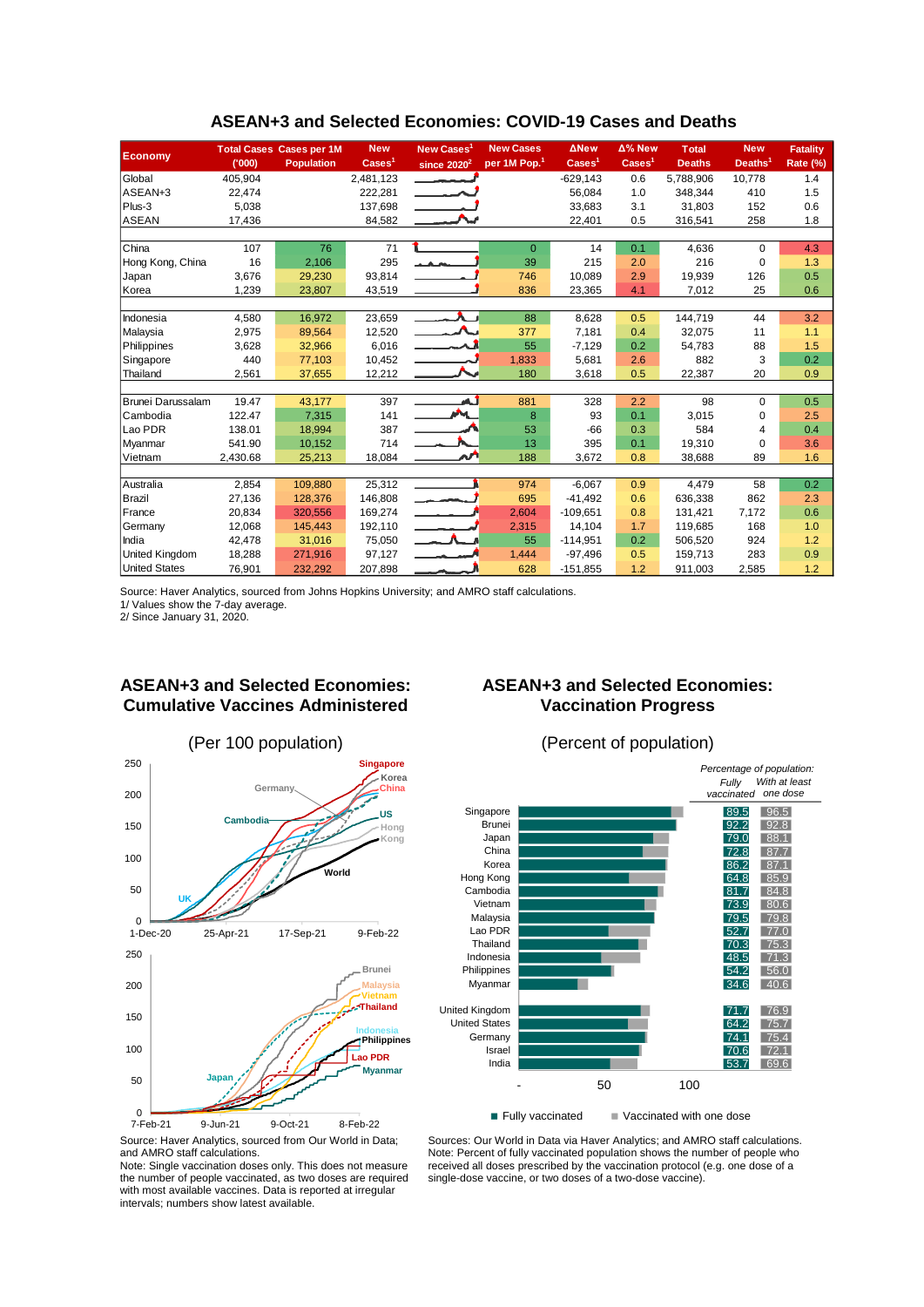

Source: Haver Analytics, sourced from Johns Hopkins University; and AMRO staff calculations.

**ASEAN+3: Daily New Cases** (7-day average)



3